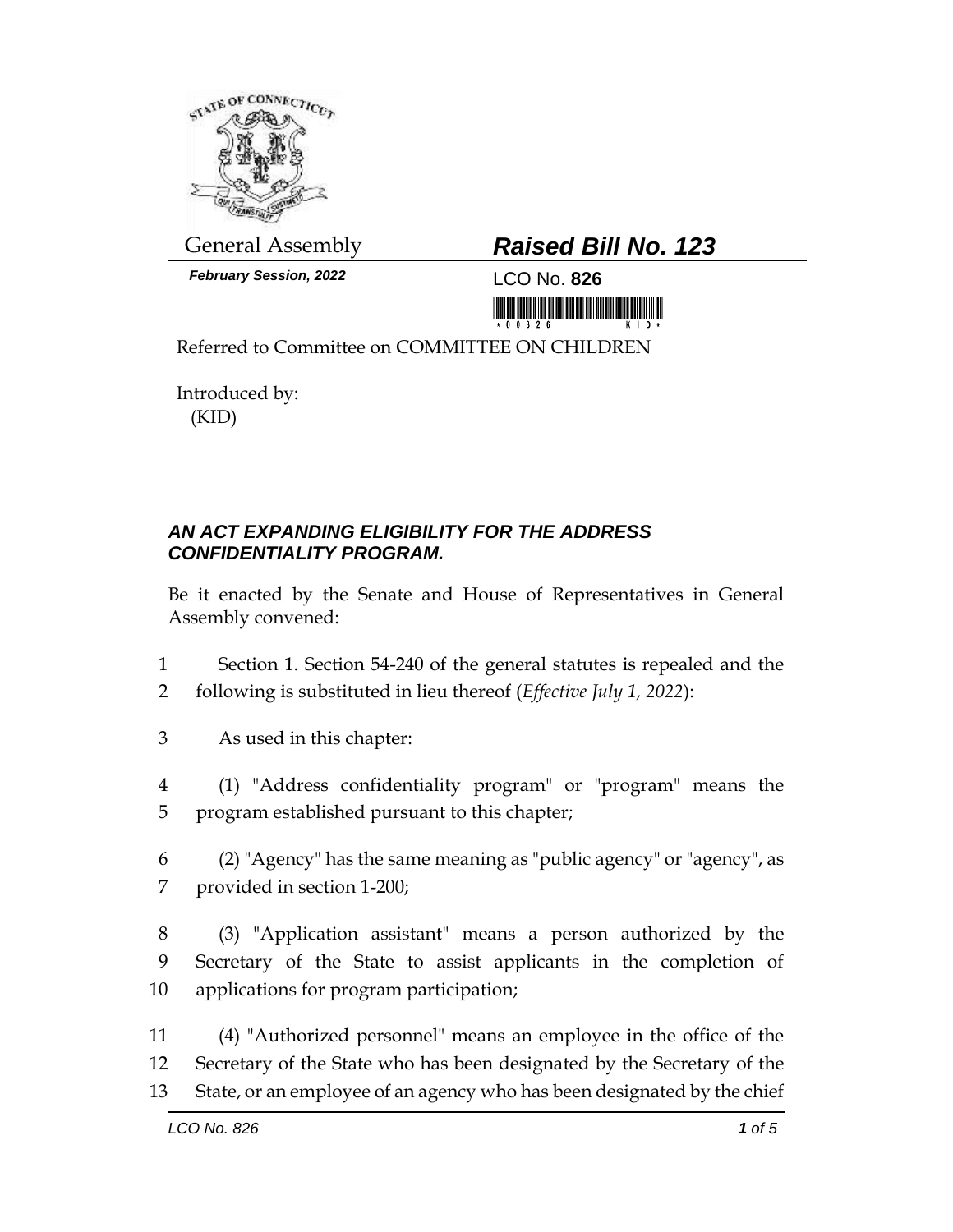executive officer of such agency, to process and have access to records

pertaining to a program participant, including, but not limited to, voter

registration applications, voting records and marriage records;

 (5) "Certification card" means a card issued by the Secretary of the State pursuant to section 54-240d;

 (6) "Confidential address" means a program participant's address or addresses as listed on such participant's application for program participation that are not to be disclosed, including such participant's residential address in this state and work and school addresses in this state, if any;

 (7) "Family violence" has the same meaning as provided in section 46b-38a;

 (8) "Injury or risk of injury to a child" means any act or conduct that constitutes a violation of section 53-21;

28 (9) "Kidnapping" means any act that constitutes a violation of section 53a-92, 53a-92a, 53a-94 or 53a-94a;

 **[**(9)**]** (10) "Law enforcement agency" means the office of the Attorney General, the office of the Chief State's Attorney, the Division of State Police within the Department of Emergency Services and Public Protection or any municipal police department;

 **[**(10)**]** (11) "Marriage records" means an application for a marriage license, an issued marriage license, a license certificate or other documents related thereto;

 **[**(11)**]** (12) "Program address" means the post office box number and fictitious street address assigned to a program participant by the Secretary of the State;

 **[**(12)**]** (13) "Program participant" or "participant" means any person certified by the Secretary of the State to participate in the address confidentiality program;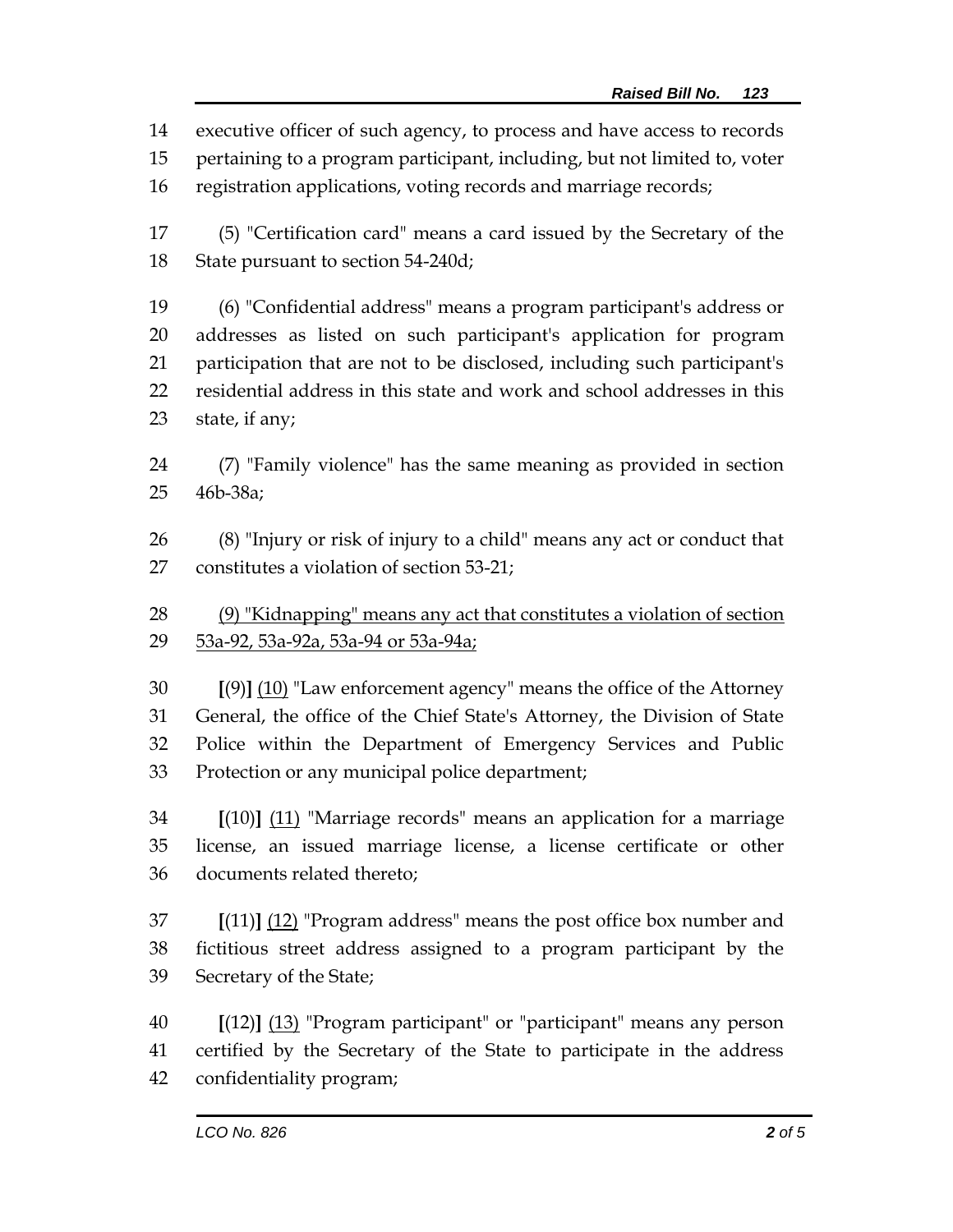**[**(13)**]** (14) "Record" has the same meaning as "public records or files" as provided in section 1-200;

 **[**(14)**]** (15) "Sexual assault" means any act that constitutes a violation of section 53a-70b of the general statutes, revision of 1958, revised to January 1, 2019, or section 53a-70, 53a-70a, 53a-71, 53a-72a, 53a-72b or 53a-73a; **[**and**]**

 **[**(15)**]** (16) "Stalking" means any act that constitutes a violation of 50 section 53a-181c, 53a-181d or 53a-181e; and

 (17) "Trafficking in persons" means any act that constitutes a violation of section 53a-192a.

 Sec. 2. Section 54-240a of the general statutes is repealed and the following is substituted in lieu thereof (*Effective July 1, 2022*):

 (a) There shall be an address confidentiality program established in the office of the Secretary of the State to provide a substitute mailing 57 address for any person who wishes to keep such person's residential address confidential because of safety concerns and (1) has been a victim 59 of  $(A)$  family violence,  $(B)$  injury or risk of injury to a child,  $(C)$  kidnapping, (D) sexual assault, **[**or**]** (E) stalking, **[**and who wishes to keep such person's residential address confidential because of safety concerns**]** or (F) trafficking in persons, or (2) filed a petition or had a petition filed on such person's behalf for the termination of parental 64 rights that was granted pursuant to section 45a-717.

 (b) The Secretary of the State shall adopt regulations, in accordance with the provisions of chapter 54, to carry out the provisions of this chapter. Such regulations may include, but need not be limited to, provisions for applications for participation in the address confidentiality program, certification of program participants, certification cancellation, agency use of program addresses, forwarding of program participants' mail, voting by program participants and recording of vital statistics for program participants.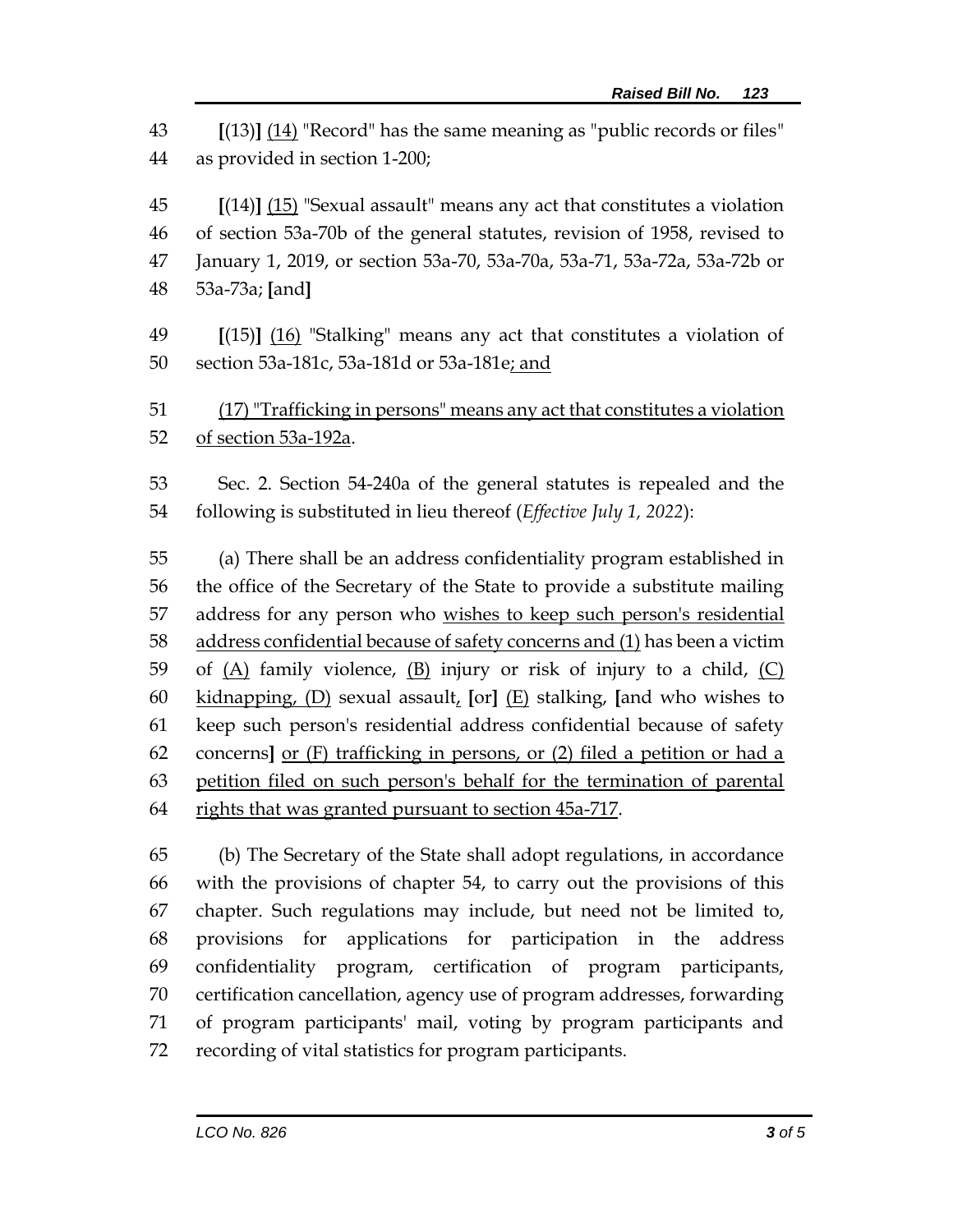Sec. 3. Section 54-240c of the general statutes is repealed and the following is substituted in lieu thereof (*Effective July 1, 2022*):

 The Secretary of the State shall certify an applicant or the person on whose behalf an application is made as a program participant if the application is filed in the manner and on the application form prescribed by the Secretary of the State and includes:

 (1) A statement made under penalty of false statement, as provided in section 53a-157b, that **[**(A)**]** the applicant or the person on whose 81 behalf the application is made  $(A)$  is a victim of  $(i)$  family violence,  $(ii)$  injury or risk of injury to a minor, (iii) kidnapping, (iv) sexual assault, **[**or**]** (v) stalking, or (vi) trafficking in persons, or (B) filed a petition or 84 had a petition filed on such applicant or person's behalf for the termination of parental rights that was granted pursuant to section 45a- 717, and **[**(B)**]** (C) the applicant fears for the **[**applicant's safety, for the safety of the applicant's children, for the safety of the person on whose behalf the application is made, or for the**]** safety of the applicant, the applicant's children, the person on whose behalf the application is made or the children of the person on whose behalf the application is made;

 (2) Documentation supporting the statement made pursuant to subdivision (1) of this section;

 (3) A designation of the Secretary of the State as the agent of the applicant or the person on whose behalf the application is made for service of process and for receipt of first class mail;

 (4) The residential address in this state, the work and school addresses in this state, if any, and the phone number or numbers, if available, that are to remain confidential, but which may be used by the Secretary of the State or authorized personnel to contact the applicant or the person on whose behalf the application is made; and

 (5) The application preparation date, the applicant's signature and the signature of the application assistant who assisted the applicant in completing the application.